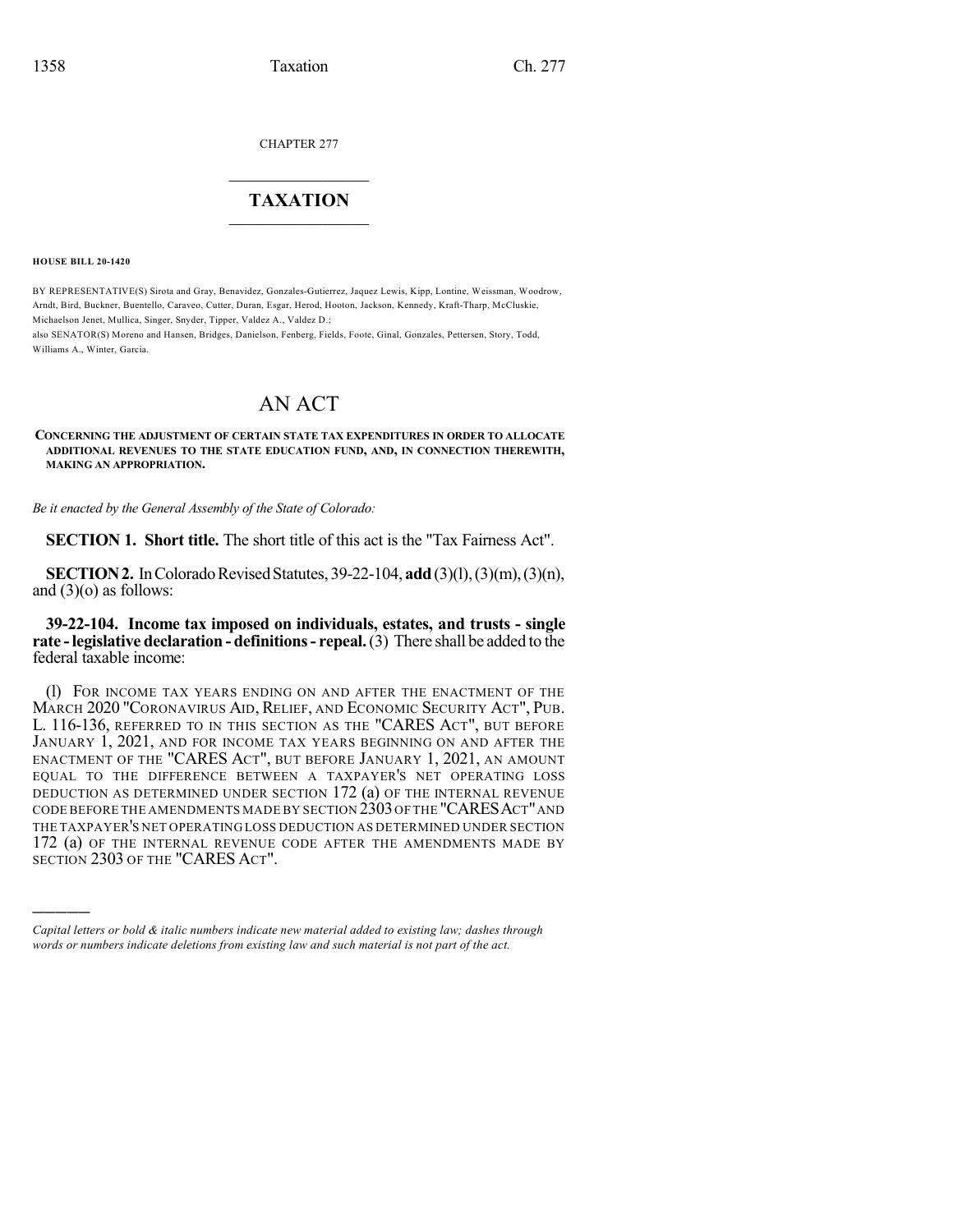(m) FOR INCOME TAX YEARS ENDING ON AND AFTER THE ENACTMENT OF THE "CARES ACT", BUT BEFORE JANUARY 1, 2021, AND FOR INCOME TAX YEARS BEGINNING ON AND AFTER THE ENACTMENT OF THE "CARES ACT", BUT BEFORE JANUARY 1, 2021, AN AMOUNT EQUAL TO A TAXPAYER'S EXCESS BUSINESS LOSS AS DETERMINED UNDER SECTION 461 (1) OF THE INTERNAL REVENUE CODE WITHOUT REGARD TO THE AMENDMENTS MADE BY SECTION 2304 OF THE "CARES ACT", BUT WITH REGARD TO THE TECHNICAL AMENDMENT MADE BY SECTION  $2304(b)(2)(B)$  OF THE "CARES ACT".

(n) FOR INCOME TAX YEARS ENDING ON AND AFTER THE ENACTMENT OF THE "CARES ACT", BUT BEFORE JANUARY 1, 2021, AND FOR INCOME TAX YEARS BEGINNING ON AND AFTER THE ENACTMENT OF THE "CARES ACT", BUT BEFORE JANUARY 1, 2021, AN AMOUNT EQUAL TO THE AMOUNT IN EXCESS OF THE LIMITATION ON BUSINESS INTEREST UNDER SECTION  $163$  (j) of the INTERNAL REVENUE CODE WITHOUT REGARD TO THE AMENDMENTS MADE BY SECTION 2306 OF THE "CARES ACT".

(o) FOR INCOME TAX YEARS COMMENCING ON OR AFTER JANUARY 1, 2021, BUT BEFORE JANUARY 1,2023,AN AMOUNT EQUAL TO THE DEDUCTION ALLOWED UNDER SECTION 199A OF THE INTERNAL REVENUE CODE FOR A TAXPAYER WHO FILES A SINGLE RETURN AND WHOSE ADJUSTED GROSS INCOME IS GREATER THAN FIVE HUNDRED THOUSAND DOLLARS,AND FOR TAXPAYERS WHO FILE A JOINT RETURN AND WHOSE ADJUSTED GROSS INCOME IS GREATER THAN ONE MILLION DOLLARS;EXCEPT THAT THIS SUBSECTION  $(3)(o)$  DOES NOT APPLY TO A TAXPAYER WHO FILES A SCHEDULE F, PROFIT OR LOSS FROM FARMING, OR SUCCESSOR FORM, AS AN ATTACHMENT TO A FEDERAL INCOME TAX RETURN.

**SECTION 3.** In Colorado Revised Statutes, 39-22-304, **add** (2)(i) as follows:

**39-22-304. Net income of corporation - legislative declaration - definitions - repeal.** (2) There shall be added to federal taxable income:

(i) FOR INCOME TAX YEARS ENDING ON AND AFTER THE ENACTMENT OF THE MARCH 2020 "CORONAVIRUS AID, RELIEF, AND ECONOMIC SECURITY ACT", PUB. L. 116-136, REFERRED TO IN THIS SECTION AS THE "CARES ACT", BUT BEFORE JANUARY 1, 2021, AND FOR INCOME TAX YEARS BEGINNING ON AND AFTER THE ENACTMENT OF THE "CARES ACT", BUT BEFORE JANUARY 1, 2021, AN AMOUNT EQUAL TO THE AMOUNT IN EXCESS OFTHE LIMITATION ON BUSINESS INTEREST UNDER SECTION 163 (j) OF THE INTERNAL REVENUE CODE WITHOUT REGARD TO THE AMENDMENTS MADE BY SECTION 2306 OF THE "CARES ACT".

**SECTION 4.** In Colorado Revised Statutes, 39-22-504, **amend** (1) as follows:

**39-22-504. Net operating losses.** (1) (a) A net operating loss deduction shall be allowed in the same manner that it is allowed under the internal revenue code except as otherwise provided in thissection. The amount of the net operating lossthatmay be carried forward and carried back for Colorado income tax purposes shall be that portion of the federal net operating loss allocated to Colorado under this article ARTICLE 22 in the taxable year that the net operating loss is sustained.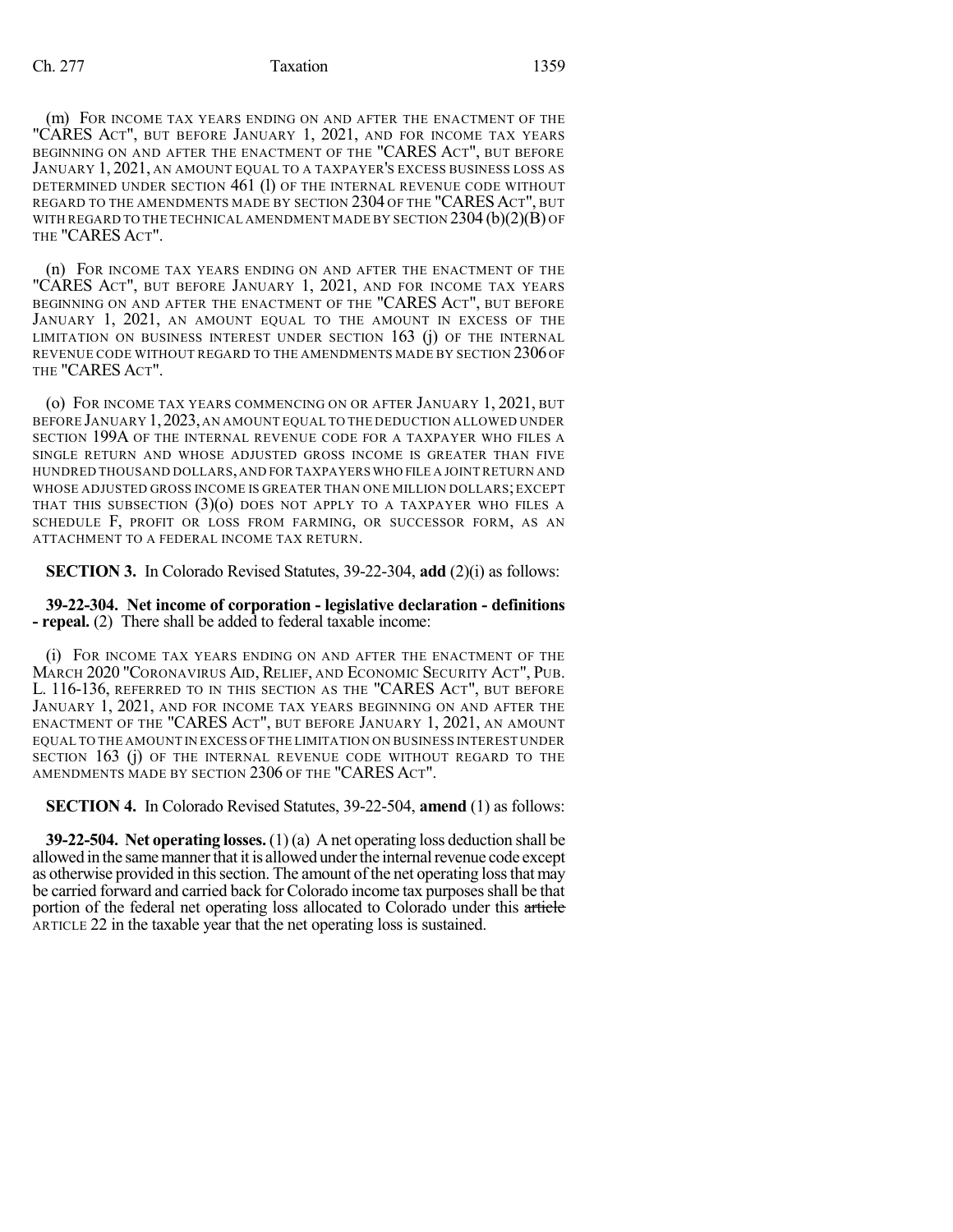## 1360 Taxation Ch. 277

(b) FOR LOSSES INCURRED AFTER DECEMBER 31, 2017, THE EIGHTY PERCENT LIMITATION SET FORTH IN SECTION  $172$  (a)(2) OF THE INTERNAL REVENUE CODE SHALL APPLY WITHOUT REGARD TO THE AMENDMENTS MADE IN SECTION 2303 OF THE MARCH 2020 "CORONAVIRUS AID, RELIEF, AND ECONOMIC SECURITY ACT", PUB. L. 116-136.

**SECTION 5.** In Colorado Revised Statutes, 39-22-123.5, **amend** (1)(h) and (2); **repeal** (3); and **add** (2.5) as follows:

**39-22-123.5. Earnedincome tax credit- not a refundof excessstate revenues - trigger - legislative declaration - definition.** (1) The general assembly hereby finds and declares that:

(h) Now, therefore, it is the intent of the general assembly to establish a permanent and refundable state earned income tax credit for eligible Colorado taxpayers. which is equal to ten percent of the federal earned income tax credit. The intended purpose of this credit is to help individuals and families achieve greater financial security and to help Colorado's economy.

(2) (a) For an income tax year specified in subsection  $(3)$  of this section COMMENCING PRIOR TO JANUARY 1, 2022, a resident individual who claims an earned income tax credit on the individual's federal tax return is allowed an earned income tax credit against the taxes due under this article ARTICLE 22 that is equal to ten percent of the federal credit that the resident individual claimed on his or her federal tax return for the same tax year.

(b) FOR AN INCOME TAX YEAR COMMENCING ON OR AFTER JANUARY 1, 2022, A RESIDENT INDIVIDUAL WHO CLAIMS AN EARNED INCOME TAX CREDIT ON THE INDIVIDUAL'S FEDERAL TAX RETURN IS ALLOWED AN EARNED INCOME TAX CREDIT AGAINST THE TAXES DUE UNDER THIS ARTICLE 22 THAT IS EQUAL TO FIFTEEN PERCENT OF THE FEDERAL CREDIT THAT THE RESIDENT INDIVIDUAL CLAIMED ON HIS OR HER FEDERAL TAX RETURN FOR THE SAME TAX YEAR.

(2.5) (a) FOR INCOME TAX YEARS COMMENCING ON OR AFTER JANUARY 1, 2021, BUT BEFORE JANUARY 1, 2022, A RESIDENT INDIVIDUAL IS ALLOWED AN EARNED INCOME TAX CREDIT AGAINST THE TAXES DUE UNDER THIS ARTICLE 22 THAT IS EQUAL TO TEN PERCENT OF THE FEDERAL CREDIT THAT THE RESIDENT INDIVIDUAL WOULD HAVE BEEN ALLOWED, BUT FOR THE FACT THAT THE RESIDENT INDIVIDUAL, THE RESIDENT INDIVIDUAL'S SPOUSE, OR ONE OR MORE OF THE RESIDENT INDIVIDUAL'S DEPENDENTS DO NOT HAVE A SOCIAL SECURITY NUMBER THAT IS VALID FOR EMPLOYMENT.

(b) FOR INCOME TAX YEARS COMMENCING ON OR AFTER JANUARY 1, 2022, A RESIDENT INDIVIDUAL IS ALLOWED AN EARNED INCOME TAX CREDIT AGAINST THE TAXES DUE UNDER THIS ARTICLE 22 THAT IS EQUAL TO FIFTEEN PERCENT OF THE FEDERAL CREDIT THAT THE TAXPAYER WOULD HAVE BEEN ALLOWED, BUT FOR THE FACT THAT THE RESIDENT INDIVIDUAL, THE RESIDENT INDIVIDUAL'S SPOUSE, OR ONE OR MORE OF THE RESIDENT INDIVIDUAL'S DEPENDENTS DO NOT HAVE A SOCIAL SECURITY NUMBER THAT IS VALID FOR EMPLOYMENT.

(c) FOR PURPOSES OF THIS SUBSECTION (2.5),A "RESIDENT INDIVIDUAL"INCLUDES